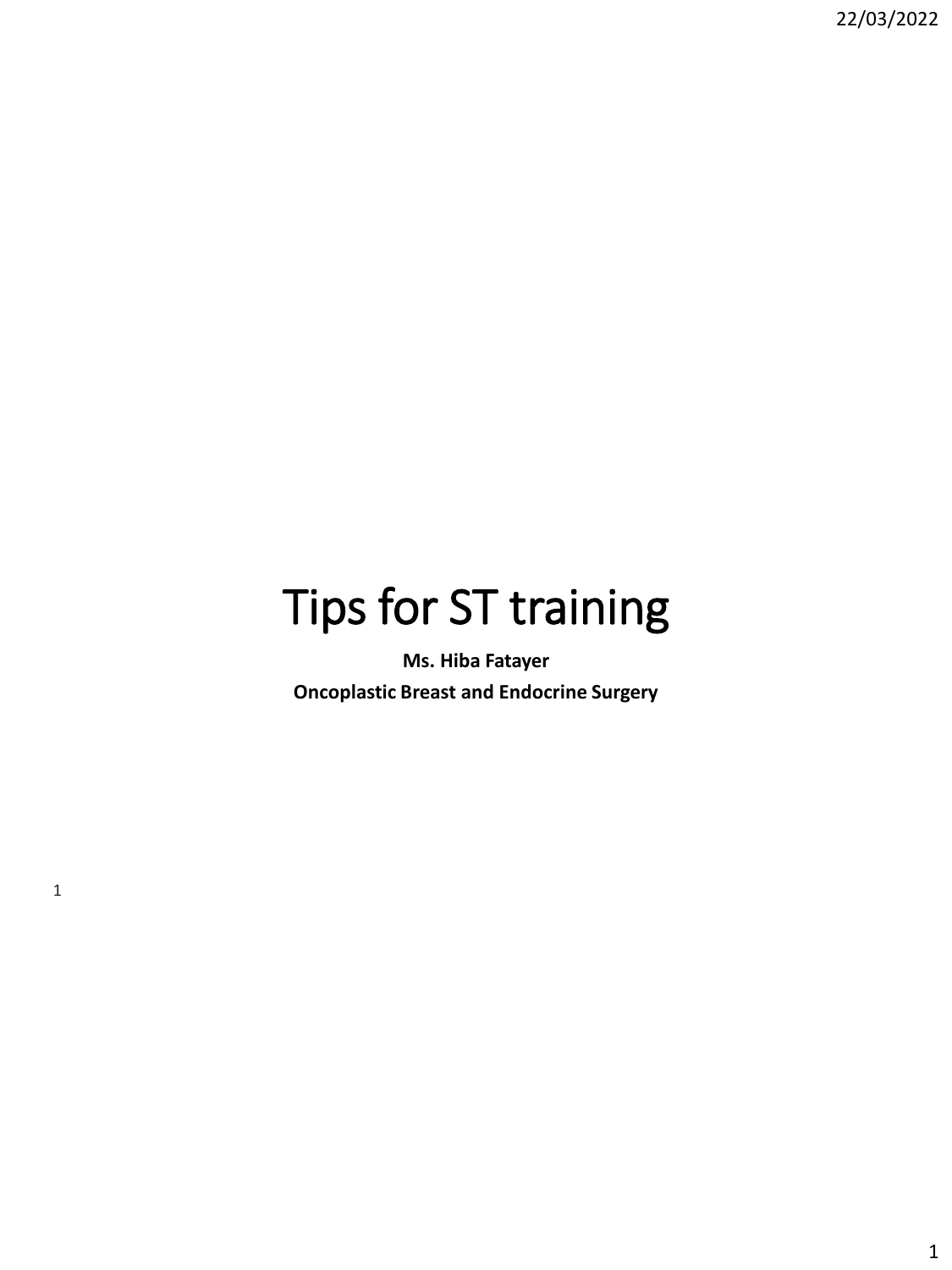#### Things I'd wished I known when I started

- *Knowledge*
- *Research*
- *MANAGEMENT*
- *Personal development*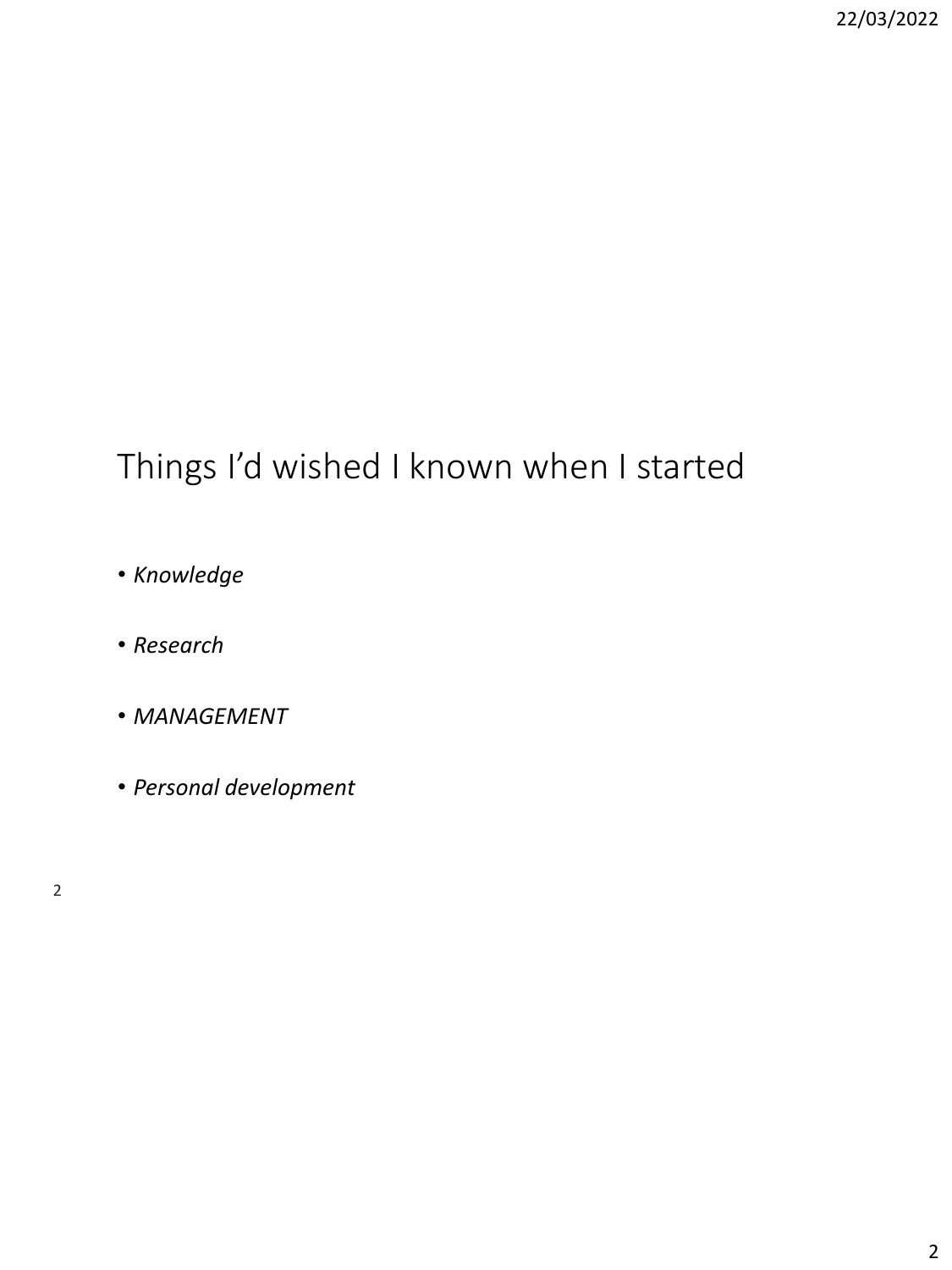# *Companion series*



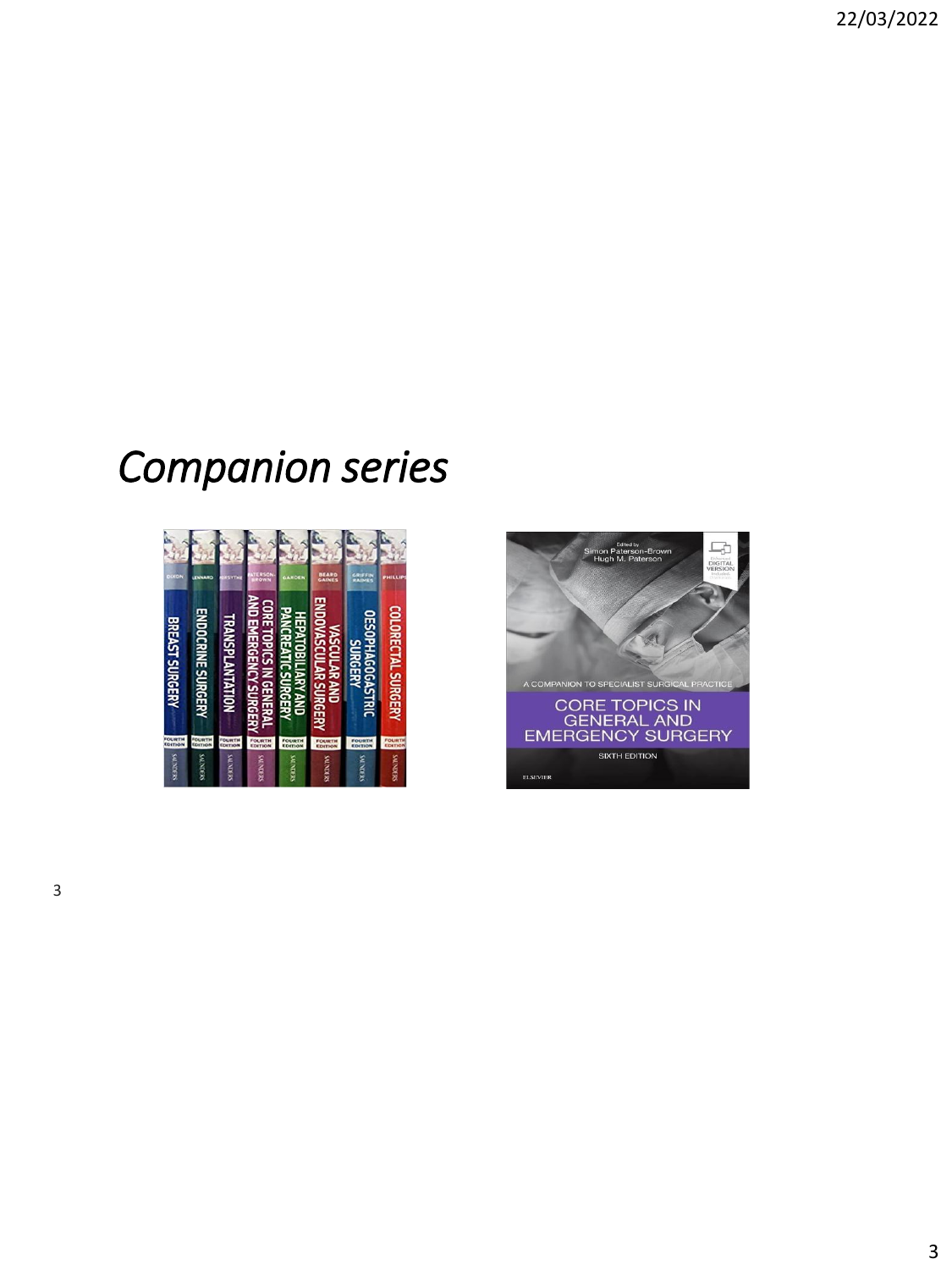## *RESEARCH*

*NW research collaborative group*

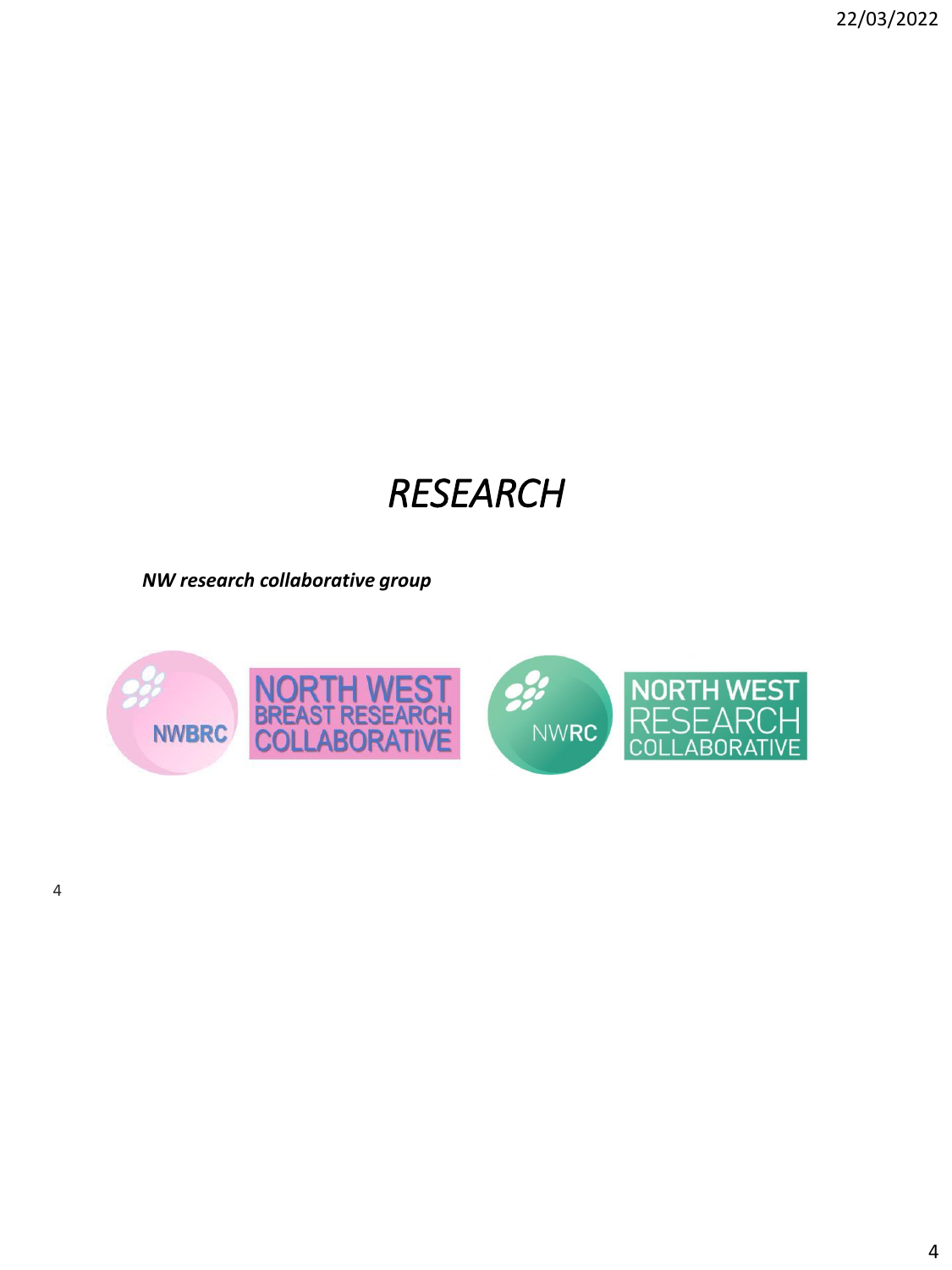## *MANAGEMENT*



- Service improvement
- Clinical governance
- Service development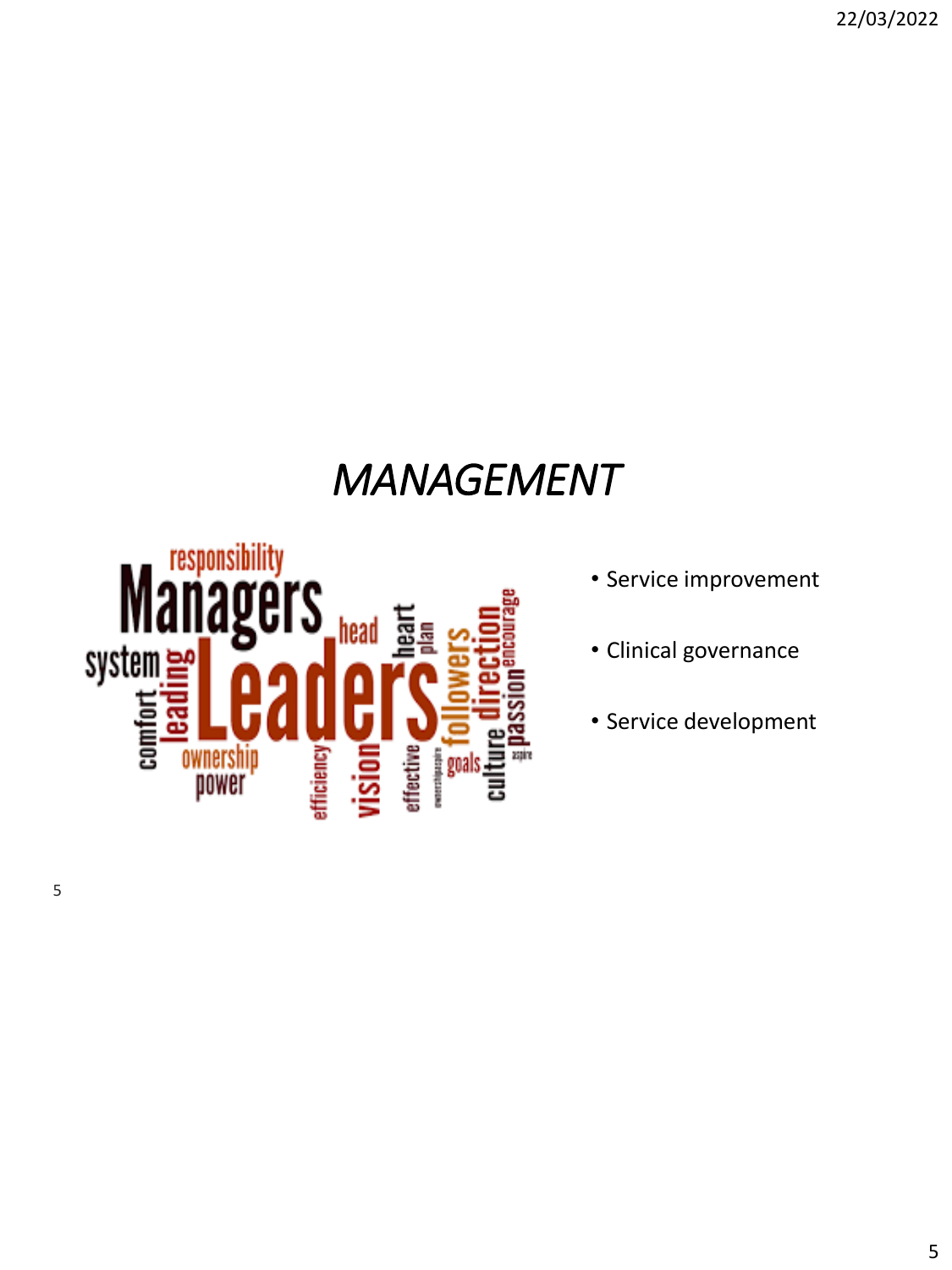# *PERSONAL/ TRAINING*



- Edge Hill Univ modules (Medical education, leadership & management)
- Teaching
- Mandatory CCT courses (Train the trainer & management)

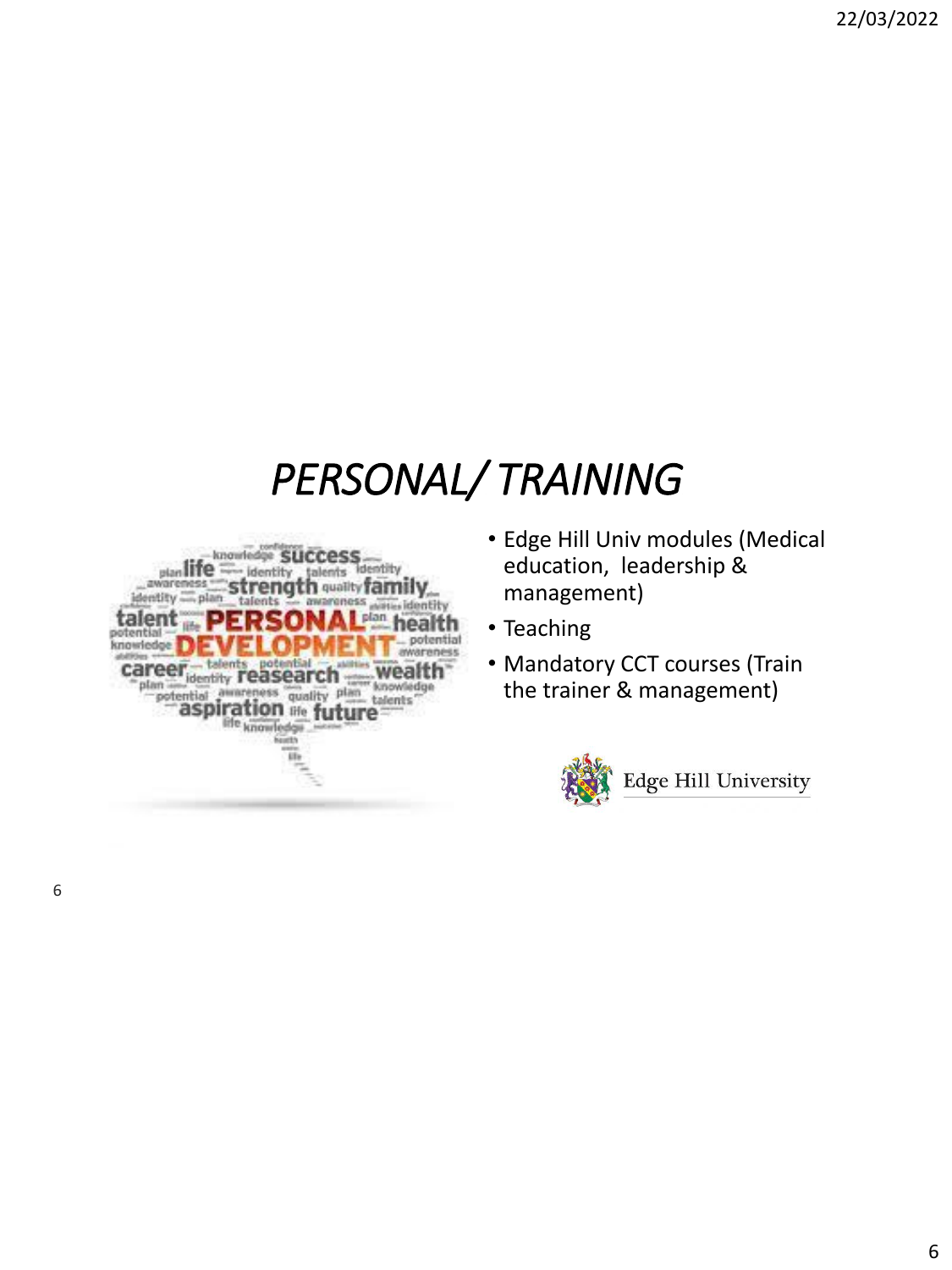## Tips and Tricks to Navigating training (ISCP, ARCP/rotations)

- ISCP new curriculum, Multi-consultant report (months 2 & 4)
- ARCP Thorough process & fair
- Checklist ST5 & CCT
- Indicative operative numbers double operating & logbook coding.
- FT vs LTFT
- Mentor advise, experience in field of interest.
- Plan ahead last 2-3 years
- Keep in touch with your TPD
- Tailor training theatre listing, interdeanery transfer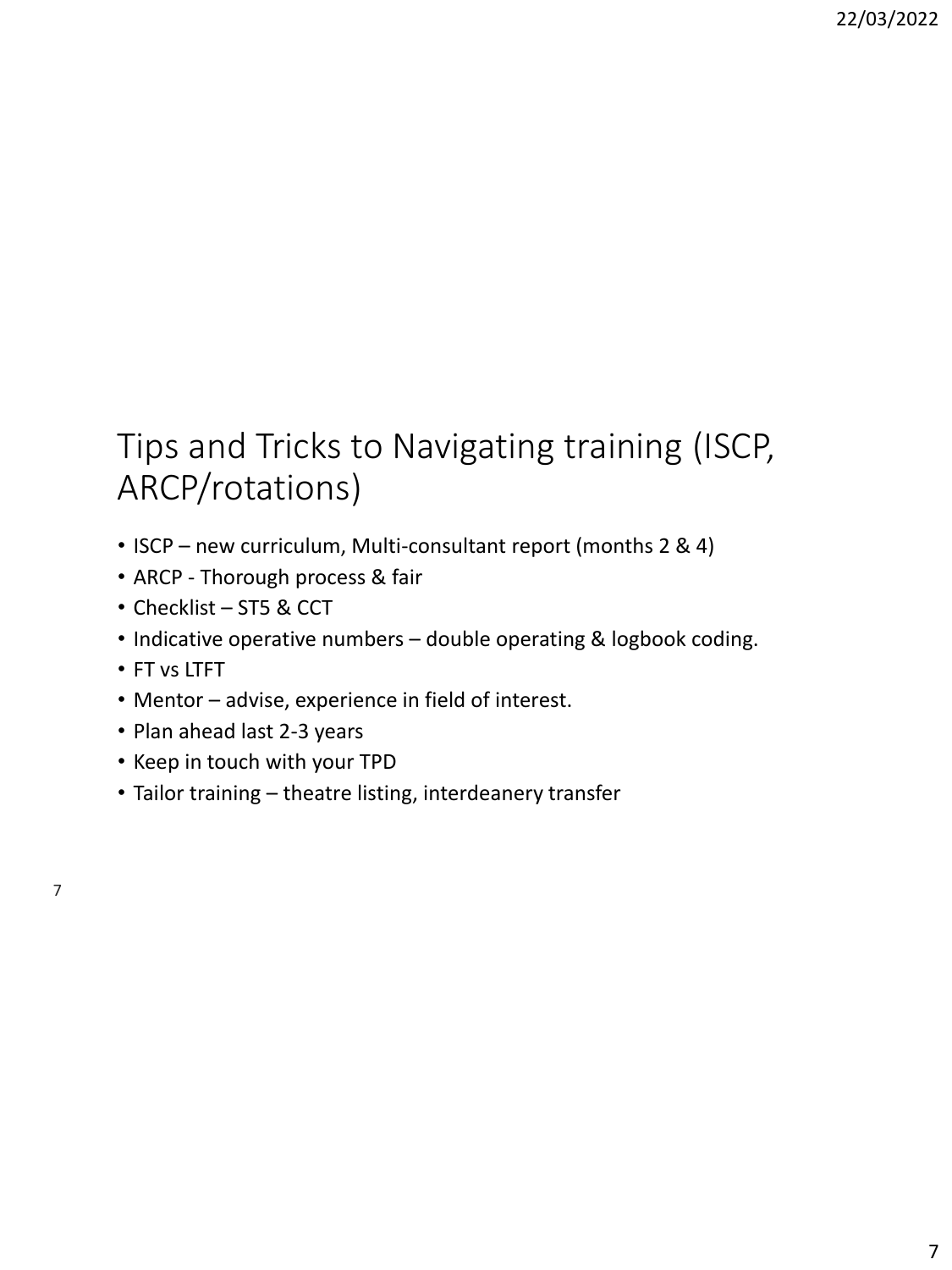#### How to develop yourself?

- CAMP Clinical, Academic, Management & Personal
- Practice theatre, simulation, courses…
- Logbook
- Reflection
- Find your niche
- Look at fellowship/ consultant application requirements
- Work life balance
- Mental health & Wellbeing
- Hobbies
- Enjoy your training!